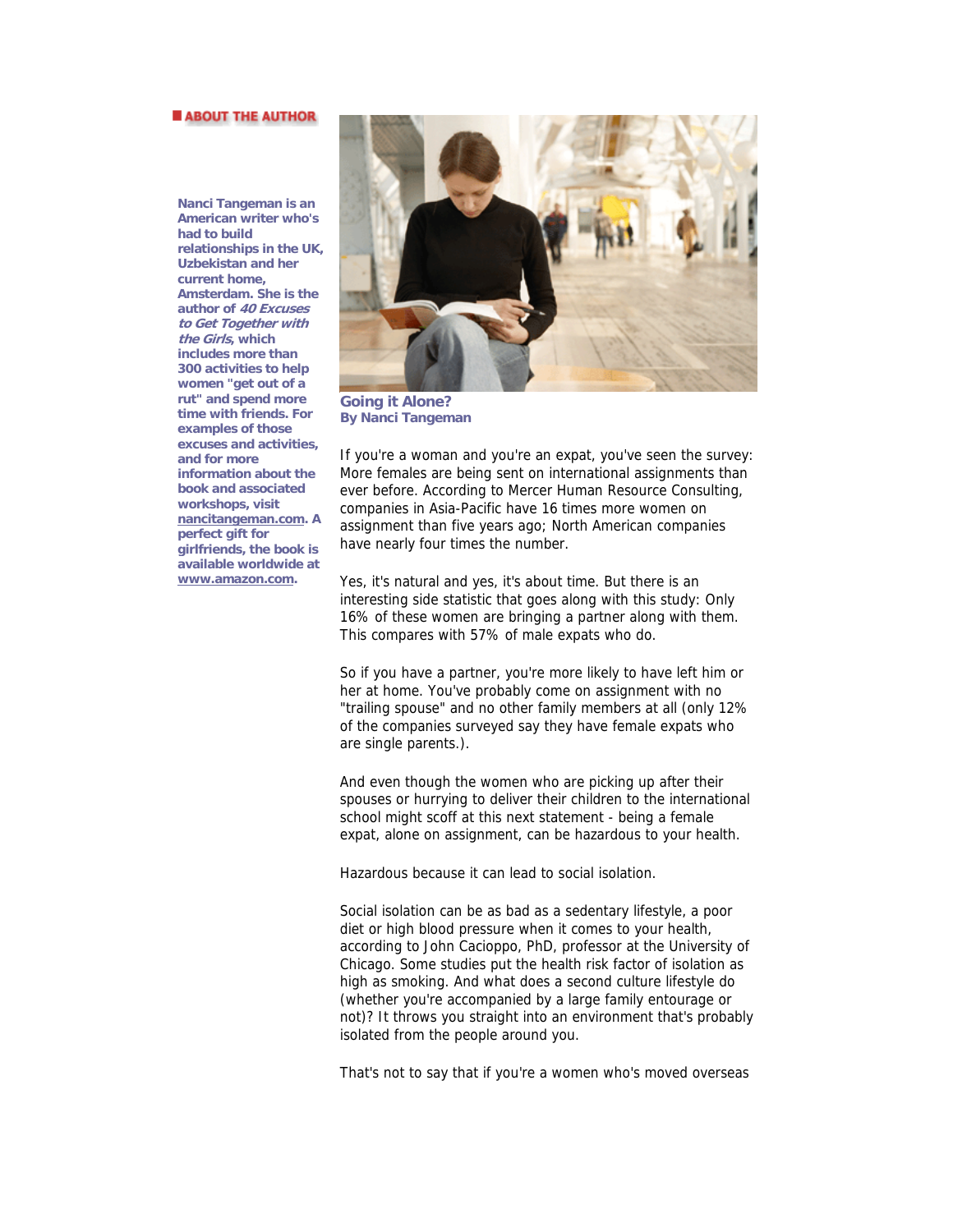## you're lonely.

Or that you don't interact with your neighbors or local merchants. Or that you don't make lasting friendships when you're on assignment. But you do face a bigger risk of isolation: burying yourself in work, concentrating on online friendships or pursuits, or just checking out of social interaction.

## **Small steps back to society**

Even if you are serious about making friends, or just connecting with the people around you, sometimes it's hard to know where to start. Here are a few small ways to make you feel connected (and they're useful for men, as well as women!).

**Help!** Let's face it, if you're gutsy enough to have moved overseas on your own, you probably have a pretty wide streak of "rugged individualism." Chances are, you're proud of your self-sufficiency: not asking for help or hiring it when you need it. But if you don't ask for help, you miss an opportunity to connect with the people around you. So ask for it. Go to neighbors for suggestions on trades people or even the correct way to bag your trash.

**Hello!** Get to know the local businesses. Even the most language-challenged of us can manage a "hello" in a shop or at a newstand. Say "hola," "goede middag" or "bom dia" every time you enter. Make contact. If you frequent the larger supermarkets or shop online because you can shop anonymously, save at least one purchase for a smaller business, where you have to ask for something (carrots, sunflowers, feminine hygiene products) in your adopted language (or at least you can point to them).

**Howdy!** Do not discount expat organizations. There's a balance between immersing yourself in a second culture and building a little Omaha/London/Quebec City around yourself.

But if you're not connecting, you're not connecting. You don't necessarily have to join a club that's based on your own nationality, but as an expat you automatically have something in common with other foreigners - from any country - and they are often easier to approach than your neighbors who might be very set in their own schedules.

**Ouch!** If you do venture out to a group function, don't make it a passive activity like listening to a lecture. Instead try to find some kind of group project. A day of rebuilding an orphanage with other expats may not be sexy, but when you're pounding nails (or thumbs) next to someone, there's plenty of time to talk and laugh or apply first aid.

Paper cuts! And if you get involved in a volunteer project, throw out the rules about contributing what you know best. You might be a seasoned marketing professional, but going home to